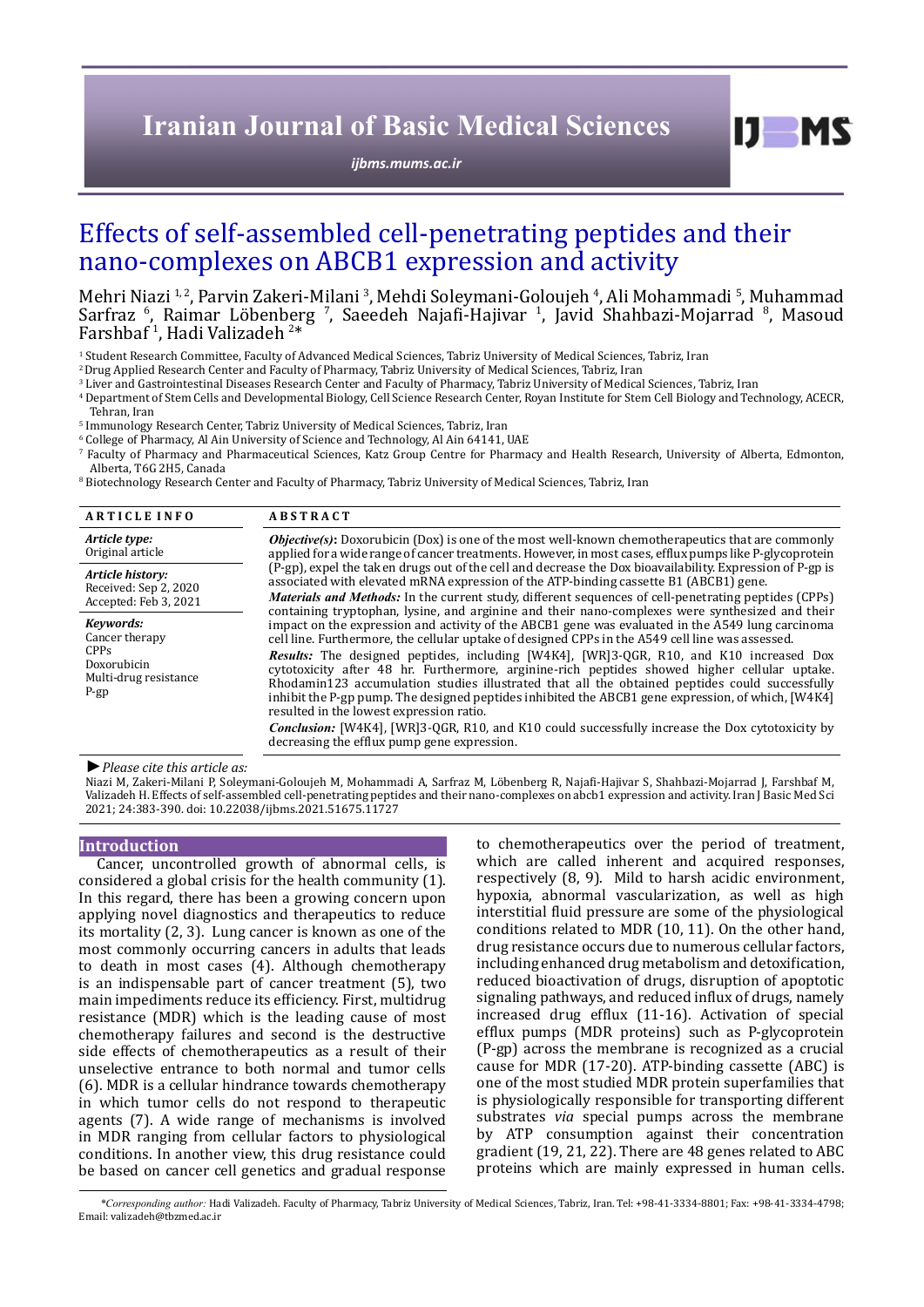Based on their functions and structural similarities, ABC proteins are divided into seven subfamilies (ABC-A to ABC-G), three of which have strongly been approved to be responsible for MDR including MDRassociated protein (MRP1, ABCC1), breast cancer resistance protein (MXR or BCRP, ABCG2), and P-gp (MDR1, ABCB1) (23-25). P-gp is a single polypeptide comprising twelve transmembrane domains (TMDs) and two nucleotide-binding domains (NBDs) (26) that transports a wide range of compounds such as anticancer drugs (Doxorubicin, Paclitaxel, Vincristine, Bisantrene, etc.), HIV protease inhibitors (Ritonavir, Saquinavir, Nelfinavir), analgesics (Morphine), Saquinavir, Nelfinavir), analgesics (Morphine), antihistamines (Terfenadine, Fexofenadine), natural products (Curcuminoids, Colchicine), antibiotics (Erythromycin, Gramicidin A), lipids, and peptides (24). P-gp is mainly expressed in all cells but is overexpressed in cancer cells (17). Doxorubicin (Dox, Adriamycin) is an antineoplastic or cytotoxic chemotherapeutic which is applied for treatment of different cancers. However, due to the robust drug resistance provided by cancer cells against Dox, its therapeutic efficacy is significantly limited (27). In the recent decade, a wide range of approaches like silencing MDR-related miRNAs, altering regimen of chemotherapeutics (combination therapy), applying monoclonal antibodies reversing P-gp, designing novel agents that are not recognized by P-gp, P-gp modulators, and innovative classes of nanometric drug delivery systems (DDSs) have been introduced and investigated to tackle drug resistance and improve chemotherapy efficiency (7, 17, 28, 29). It has been proposed that amphiphilic, cationic molecules could inhibit negatively charged P-gp efflux pump (30). Therefore Cell-penetrating peptides (CPPs) have gained much attention due to their ability to overcome P-gp related drug resistance. CPPs are nano-scale short sequences of amino acids with cationic or amphiphilic features (31, 32). CPPs are able to deliver different kinds of cargoes into various cells in a nontoxic manner (33, 34). In this study, for the first time, ABCB1 expression and P-gp activity on Dox-resistant A549 lung cancer cell line were investigated in the presence of amphiphiliccationic CPPs and their nano-complexes.

# **Materials and Methods**

## *Materials*

O-(Benzotriazole-1-yl)-N,N,N,N′-tetramethyluronium tetrafluoroborate (TBTU), hydroxybenzotriazole (HOBt), trifluoroacetic acid (TFA), 5(6)-carboxyfluorescein (FAM), triisopropylsilane (TIPS), phenol, piperidine, ethanol (95%), isopropanol, trizol, and chloroform were obtained from Sigma-Aldrich (Sigma, Saint, Louis, USA). N-ethyldiisopropylamine (DIPEA) was acquired from Merck (Merck, Germany). Dimethylformamide (DMF) and dichloromethane (DCM) were purchased from Scharlau Chemie (Barcelona, Spain). Fluorenylmethyloxycarbonyl (Fmoc)-amino acid derivatives and 2-chlorotrityl chloride resin (capacity: 1.08 mmol g−1) were purchased from AAPPTec (Louisville, KY, USA). RPMI-1640 medium and fetal bovine serum (FBS) were purchased from Gibco (Grand Island, NY, USA), Penicillin/ streptomycin solution was provided by Applichem (Darmstadt, Germany). 3-(4,5-dimethyl-2-thiazolyl)- 2,5-diphenyl-2H-tetrazolium bromide (MTT) was obtained from Roth (Roth, Germany). Trypsin-EDTA (ethylenediaminetetraacetic acid) was obtained from Invitrogen (Invitrogen, Carlsbad, USA). Cell culture T-75 flasks and 6- and 96-well plates were obtained from Biofil (Canada) and SORFA (China). A549 cell line was provided by the Pasteur Institute (Tehran, Iran).

# *Synthesis of CPP*

Peptides were manually synthesized by the solidphase peptide synthesis (SPPS) method on 2-chlorotrityl chloride resin in glass reaction vessels (35, 36). Eleven different sequences were synthesized, and their nanocomplexes were prepared (Table 2). Briefly, CPPs were synthesized by swelling 250 mg of resin in 3 ml dry DCM for 1 hr under dry nitrogen. Then, the DCM was drained from resin and Fmoc-protected amino acid was dissolved in dry DMF and poured into the reaction vessel, and shaken to be coupled to the resin in the presence of DIPEA for almost three hours. The coupling process was monitored by the ninhydrin test. In this step, other reacting trityl groups were end-capped using 0.2 ml ethanol and shacking for 15 min. The ethanol was filtered and washed by DCM (2×2 ml), DMF (2×2 ml), and methanol (2×2 ml). After coupling of the first amino acid, its FMOC group was deprotected by adding piperidine/ DMF solution (20%  $v/v$ , 2 ml) and shaking for 30 min under argon atmosphere. The Ninhydrin test was carried out to monitor the deprotection process. Other amino acids were also coupled to the peptide chains in the presence of appropriate amounts of TBTU, HOBt, and DIPEA and in a repeated cycle of deprotection, washing, coupling, and washing. Peptide derivatives were cleaved and deprotected by adding 10 ml of cleavage cocktail  $(TFA/H<sub>2</sub>O/Phenol/TIPS: 88/5/5/2 \ v/V/V/V)$ . The reaction vessel was then stirred for three hours. Then the volume of filtrates was reduced to one-third of the initial volume using a rotary-evaporator. The peptides precipitated by addition of cold diethyl ether (10 times more than the cocktail volume). Finally, the peptides were centrifuged at 1792 g for 4 min, separated, dried, and stored in Eppendorf tubes at -20 °C.

# *Preparation of CPP/E<sub>10</sub> nano-complexes*

Nano-complexes were prepared in the presence of positively charged amino acids of synthesized peptides and negatively charged  $E_{10}$ . Peptides were dissolved in dimethyl sulfoxide (DMSO) and  $E_{10}$  was then added in 1:5 ratio ( $E_{10}$ : CPP) to form the nano-complexes.

# *Characterization techniques*

The mean hydrodynamic diameter and size distribution of the chosen peptide (P3) and its nanocomplexes (P3/E<sub>10</sub>) were evaluated by a Nano S Zetasizer (Malvern Instruments, Malvern, UK). The sample was diluted in distilled water at  $pH = 7.4$  and the analyses were performed at 25 °C and repeated three times per sample. Scanning Electron Microscopy (SEM) was applied to determine the surface morphology, average diameter, and size of nano-complex. The day before the examination, the sample was prepared by drop-casting of a 5 mM aqueous solution (20 µl) dissolved in DMSO onto aluminum foils. It was coated with gold, lyophilized, and analyzed by SEM (Mira3, FEG-SEM, Tescan, USA, 5.0 kV) in a high vacuum mode.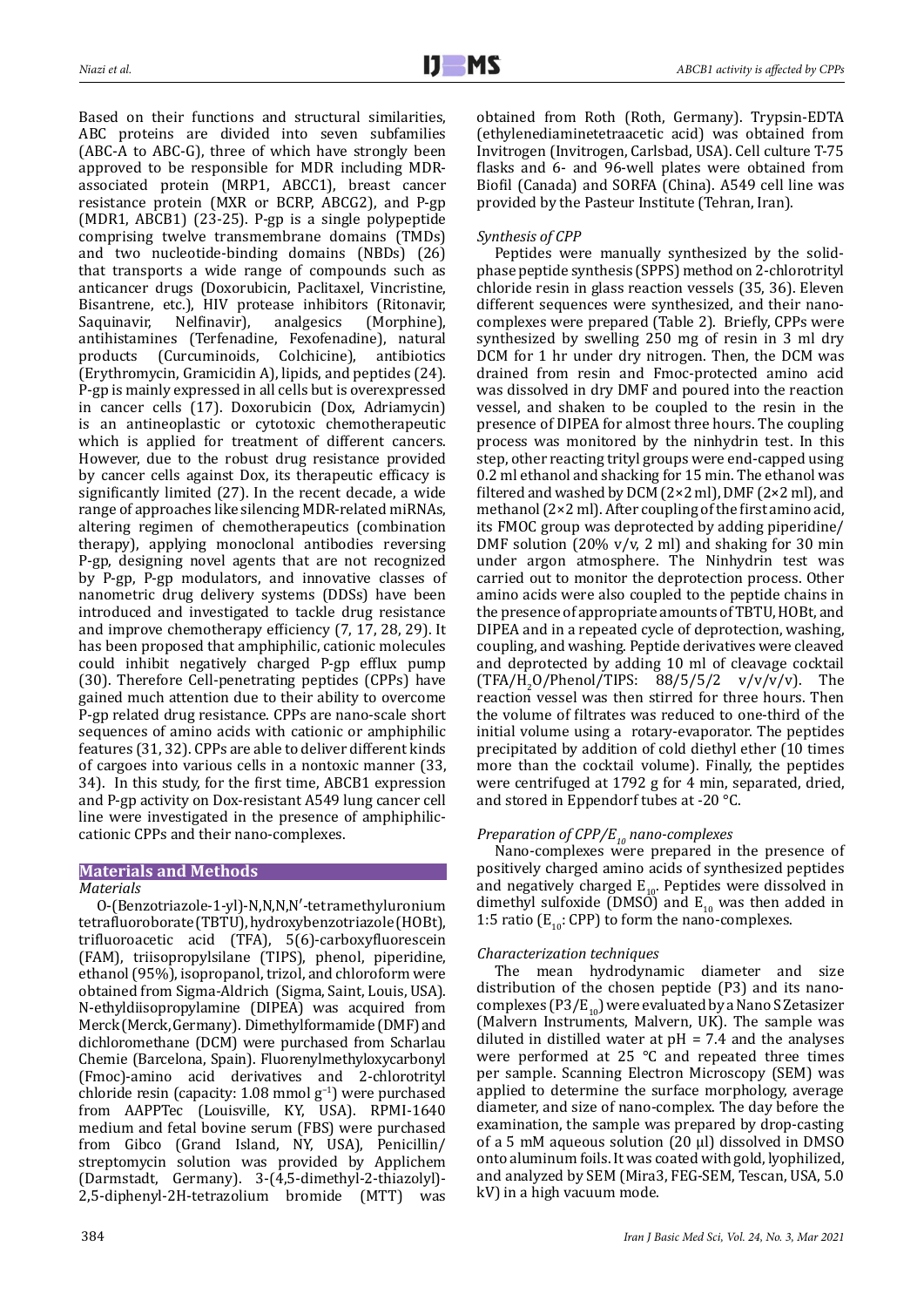#### *Cell culture*

A549 cell line is derived from a drug-resistant human lung carcinoma tissue and adherent in culture. This cell line was obtained from the Pasture Institute (Tehran, Iran). It was cultured in RPMI-1640 medium supplemented with 10% FBS, 100 units/ml penicillin, and 100  $\mu$ g/ml streptomycin at 37 °C in 5% CO<sub>2</sub> a humidified atmosphere. Moreover, to develop resistance, 0.1 µM Dox was added to the medium which was not toxic to the cells.

# *Cell viability*

Cells were detached from flasks by trypsin and seeded in 96-well plates with a cell density of 1.5×10<sup>4</sup> cells/well (containing 200 μl/well of medium) and incubated for 24 hr at 37 °C in a humidified atmosphere of 5%  $CO_2$ . The next day, cells were treated with different concentrations of peptides (15, 25, 50  $\mu$ M), and incubated at the same condition for 24 hr. Afterward, Dox was added to plates with 20  $μ$ M concentration  $(IC_{\epsilon_{0}})$ , and cells were incubated for the next 24, 48, 72 hr. The MTT assay was performed according to literature (37). Data were collected from at least 3 independent experiments performed in triplicates and analyzed using the Graphpad Prism 7 software package.

## *Cellular uptake*

*Fluorescent Microscopy.* In order to study the cellular uptake of FAM-labeled peptides in the A549 cell line, cells were seeded in 6-well plates and incubated overnight. Then they were washed with PBS, treated with FAMlabeled peptides and nano-complexes, and incubated for 90 min at 37 °C. Next, the medium was removed and cells were washed with PBS three times. In order to fix the cells in 10 ml volume, 1 ml of formaldehyde (3.7%) was diluted with 9 ml PBS and then 2 ml of prepared fixative was added to cells. Cells were then washed with PBS three times. Samples were stored and protected from light at 4 °C until the coverslips were placed cellside-down on cytoslides and observed using an Olympus IX81 fluorescence microscope (Olympus Optical Co., Tokyo, Japan).

## *Flow cytometry*

First, cells were seeded in 6-well plates  $(3\times10^{5}$ cells/well) and incubated for 24 hr. Then the medium was removed and cells were washed with PBS. FAMlabeled peptides and nano-complexes were added to wells and incubation was continued for 90 min. The old medium was removed and cells were washed with PBS three times and detached by trypsin/EDTA. Then 2 ml of medium was added to each well, and cells were centrifuged for 5 min, followed by washing three times with PBS and finally suspended in flow cytometry buffer to study the cellular uptake of FAM-labeled peptides and nano-complexes.

## *Rhodamine123 accumulation*

In order to evaluate the penetrating effect of designed peptides on rhodamine123 accumulation (as P-gp substrate), the A549 cell line was seeded in 24-well plates and incubated for 24 hr. After removing the old medium, peptides were added to wells at a concentration of 50  $\mu$ M and the incubation was continued for 48 hr. Then the peptide solution was removed and cells were washed three times with PBS. Then 0.5 µM rhodamine123 solution was added to each well, and cells were incubated for 3 hr. Finally, after washing with cold PBS, cells were lysed with Triton X-100 (1%) and centrifuged at 112 g for 5 min. The fluorescence was read by a spectrometer.

#### *ABCB1 expression assay*

*Real-time PCR*. To simultaneously monitor the PCR reaction in real-time and amount of products (DNA, cDNA, or RNA), cells were seeded in 6-well plates and kept overnight to adhere. Then, cells were treated with 50 µM of chosen peptides (P3, P5, P7, and P8) and their nano-complexes  $(P3/E_{10}$ ,  $P5/E_{10}$ ,  $P7/E_{10}$ , and P8/  $E_{10}$ ) and incubated for 24 hr. Four different samples were prepared for assessment consisting of peptides (P3, P5, P7, and P8), peptide-Dox conjugates (P3-Dox, P5-Dox, P7-Dox, and P8-Dox), nano-complex (P5/ $E_{10}$ ), and nano-complex-Dox ( $\overline{PS/E}_{10}$ -Dox). Cells without any treatment were considered as control. On the third day of the experiment, Dox was added to the wells, and incubation was continued for the next 48 hr. Cells were washed twice by PBS, 100 ul trypsin/EDTA was added. and incubated for 5 min. After detachment, cells were transferred to Eppendorf tubes and washed twice by PBS. After addition of 1 ml Trizol, cells were shaken by vortex and incubated for 5 min at room temperature. Then 200 µl chloroform was added to each tube and they were shaken slowly for 15 sec, placed in ice for 5 min, and centrifuged for 15 min at 16128 g, 4 °C. The supernatant was transferred to RNAase free tubes, isopropanol added, and incubated for 15 min at 4 °C. Samples were centrifuged for 15 min at 16128 g, 4 °C. After discarding the supernatant, 1 ml of cold ethanol (75%) was added to samples and they were centrifuged for 10 min at 6300g, -20 °C. 50 µl diethyl pyrocarbonate (DEPC)-treated water was added to samples. For the synthesis of the first-strand cDNA from RNA, RevertAid™(First-strand cDNA synthesis kit, Thermo-Fisher, Waltham, MA) was employed. To this end, 1 μl 5x reaction buffer, 1 μl RiboLock, and 1 μl dNTP were added to samples. Then 1 μl Reverse Transcriptase was added to the mixture and it was kept in PCR for 60 min at 42 °C**.** Reaction finished by increasing the temperature to 70 ° C for 10 min and the sample was transferred to ice. For approving complete synthesis of cDNA, electrophoresis was carried out. The ABCB1 expression level was also determined using the Corbett Rotor gene 6000 device and Takara Master Mix. Primers were designed and synthesized by Pishgam Company. Table 1 lists the primers and their properties. First, primers were centrifuged at 6300 g for 20 sec at 4 °C. Then DEPCtreated water was added to the diluted primers. Vials containing primers were kept at lab temperature for 30 min, centrifuged in the same condition, and kept at -20 °C.

Amplification was carried out using SYBR® Premix Ex Taq™ II (RR820, USA) in a Rotor-Gene 6000 realtime PCR detection system (Corbett, UK), according to the manufacturer's instructions. β-actin was used as a reference (housekeeping) gene to evaluate and compare the quality of different cDNA samples. Finally, before the data analysis, melting curves were assessed to prove the specific gene peak and absence of dimer primers. To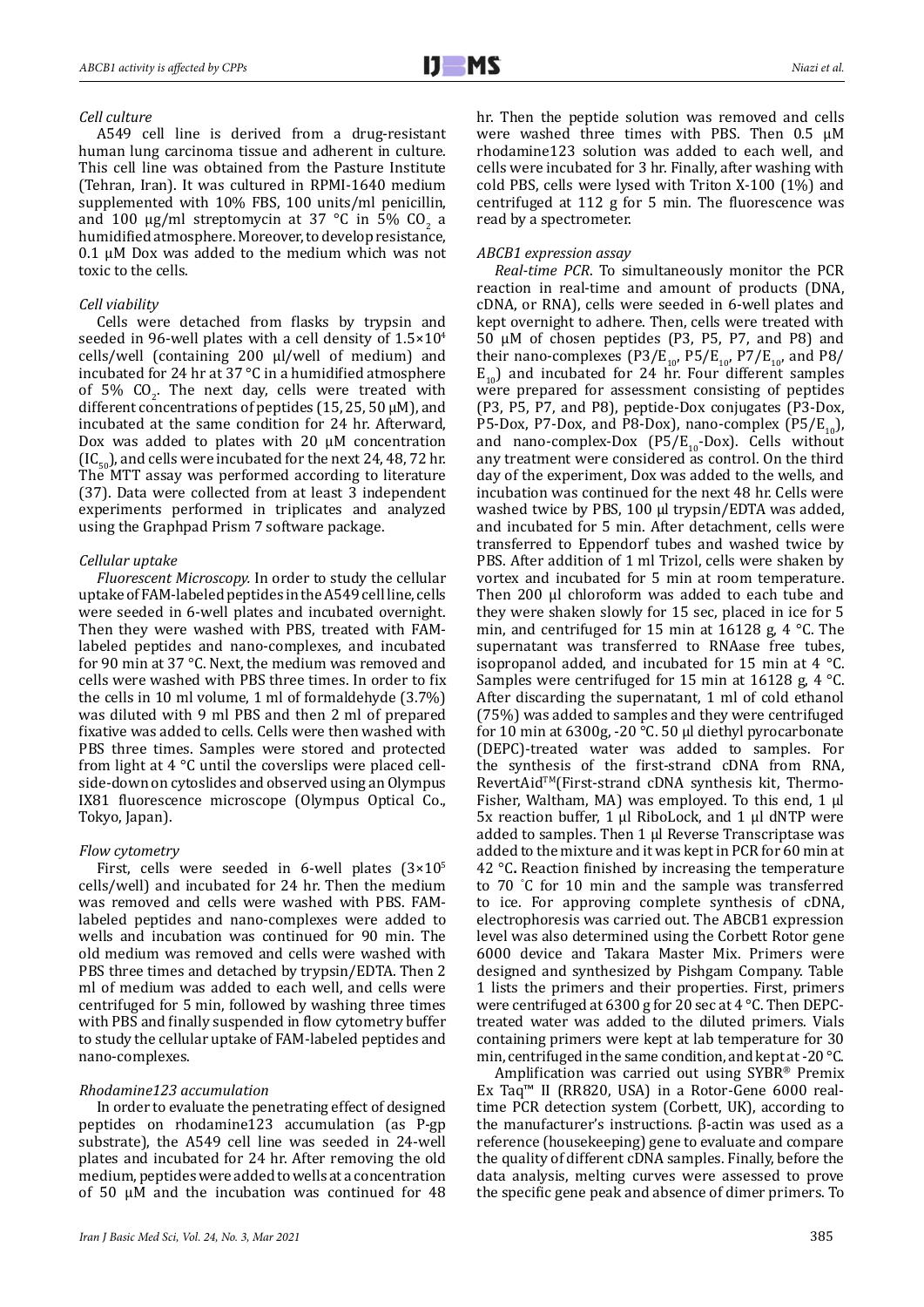| Table 1. The sequence of used primers and their important properties |
|----------------------------------------------------------------------|
|                                                                      |

| Primer         | Sequence                         | $T_m$ (°C) | PCR product (bp) |
|----------------|----------------------------------|------------|------------------|
| $\beta$ -actin | Forward:5CTCACCATGGATGATGATATCGC | 62.9       | 23               |
|                | Reverse:5AGGAATCCTTCTGACCCATGC   | 61.3       | 21               |
| ABCB1          | Forward:5GAGAGATCCTCACCAAGCGG    | 62.5       | 20               |
|                | Reverse:5ATCATTGGCGAGCCTGGTAG    | 60.5       | 20               |

achieve higher standards, the concentrations and  $T_m$  of primers were normalized. The synthesized cDNAs for all eleven samples were assessed to monitor the expression level of the ABCB1 gene.

# **Results**

## *Synthesis and characterization*

Eleven sequences of peptides with different patterns were manually synthesized based on the SPPS method. The ninhydrin test was implemented to monitor the synthesis process and deprotection-coupling cycle. In order to obtain the peptides for the experiment, they were cleaved from resin, lyophilized, and kept at -20 ºC. Table 2 shows all the synthetic peptides and their properties.

Zetasizer was used to evaluate the size distribution of obtained peptide (P3) and its nano-complex formed in the presence of  $E_{10}$  (P3/E<sub>10</sub>). The average size of P3 was reported to be  $149.1$  nm (PDI = 0.39) (Figures 1A, B), while the  $P3/E_{10}$  nano-complexes were smaller in size, measured to be 100.3 nm (PDI =  $0.34$ ) (Figures 1C, D). Based on SEM images, P3 showed spherical structure, while  $P3/E_{10}$  nano-complexes were rod-like nanostructures with smaller sizes (Figures 2A, B).

## *Cell viability*

MTT assay was employed to examine the effects of CPPs on Dox cytotoxicity against A549 Dox-resistant cells at different concentrations including 15, 25, and 50  $\mu$ M of CPPs. Before the experiment, IC<sub>50</sub> of Dox was assessed, which was measured to be 20  $\mu$ M. As shown in Figure 3a, at 15 µM concentration of peptides (P1-P7) and after 24 hr, there was no enhancement in toxicity of Dox in comparison with cells treated with free Dox and control, while P8 significantly reduced the cell viability to 52.5%. 25 µM and 50 µM of P7 also resulted in Dox cytotoxicity.

After 48 hr, 50  $\mu$ M of P5, P7, and P8 increased the cytotoxicity of Dox (Figure 3b). After 72 hr, compared



**Figure 1.** Size distribution obtained by Zetasizer for P3 (A, B) and P3/ E10 nano-complexes (C, D)

with cells treated with free Dox and control, there was no meaningful change in the cell viability, except for the group treated with 15 µM of P4-Dox (Figure 3c).

#### *Cellular uptake*

Fluorescent microscopy was utilized to examine the cellular uptake of 25 and 50 µM FAM-labeled P7



**Figure 2.** SEM images of P3 (A) and P3/E10 nano-complexes (B)

**Table 2.** The sequence and molecular properties of synthesized peptides

| Peptide         | C-Sequence-N                                   | Chemical formula            | Molecular<br>weight $(g/mol)$ | Isoelectric<br>point | Net Charge<br>at $pH=7$ | <b>Extinction coefficient</b><br>$M-1C-1$ | Approximately<br>volume $A^3$ |
|-----------------|------------------------------------------------|-----------------------------|-------------------------------|----------------------|-------------------------|-------------------------------------------|-------------------------------|
| P <sub>1</sub>  | $COOH$ - $[WR]_4$ -NH <sub>2</sub>             | $C68H90N24O9$               | 1387.62                       | pH 12.88             | 4                       | 22760                                     | 1679                          |
| P <sub>2</sub>  | $COOH$ - $[WK]_4$ -NH <sub>2</sub>             | $C_{68}H_{90}N_{16}O_9$     | 1275.56                       | pH 11.01             | $\overline{4}$          | 22760                                     | 1544                          |
| P <sub>3</sub>  | $COOH - [W_4K_4] - NH_2$                       | $C_{68}H_{90}N_{16}O_9$     | 1275.56                       | pH 11.01             | 4                       | 22760                                     | 1544                          |
| P <sub>4</sub>  | $COOH - [W_4R_4] - NH_2$                       | $C68H90N24O9$               | 1387.62                       | pH 12.88             | 4                       | 22760                                     | 1679                          |
| P <sub>5</sub>  | $COOH$ - $[WR]_3$ -QGR-NH <sub>2</sub>         | $C_{64}H_{91}N_{25}O_{11}$  | 1386.59                       | pH 12.88             | $\overline{4}$          | 17070                                     | 1678                          |
| P <sub>6</sub>  | $COOH-OGR$ -[WK] <sub>3</sub> -NH <sub>2</sub> | $C_{64}H_{91}N_{19}O_{11}$  | 1302.55                       | pH 11.73             | $\overline{4}$          | 17070                                     | 1577                          |
| P7              | $COOH-R_{10}-NH2$                              | $C_{60}H_{122}N_{40}O_{11}$ | 1579.9                        | pH 13.35             | 10                      | $\Omega$                                  | 1912                          |
| P <sub>8</sub>  | $COOH-K10 - NH2$                               | $C_{60}H_{122}N_{20}O_{11}$ | 1299.76                       | pH 11.46             | 10                      | $\theta$                                  | 1573                          |
| P <sub>9</sub>  | $COOH-OGR$ -[WR] <sub>3</sub> -NH <sub>2</sub> | $C_{64}H_{91}N_{25}O_{11}$  | 1386.59                       | pH 12.88             | 4                       | 17070                                     | 1678                          |
| P <sub>10</sub> | COOH-WRWOGRWRW-NH2                             | $C_{69}H_{89}N_{23}O_{11}$  | 1416.61                       | pH 12.7              | 3                       | 22760                                     | 1715                          |
| $E_{10}$        | $COOH-E_{10}-NH2$                              | $C_{50}H_{72}N_{10}O_{31}$  | 1309.17                       | pH 2.73              | $-10$                   | $\Omega$                                  | 1584                          |

\*\* Note: [E: Glutamic Acid, W: Tryptophan, R: Arginine, Q: Glutamine, G: Glycine, K: lysine]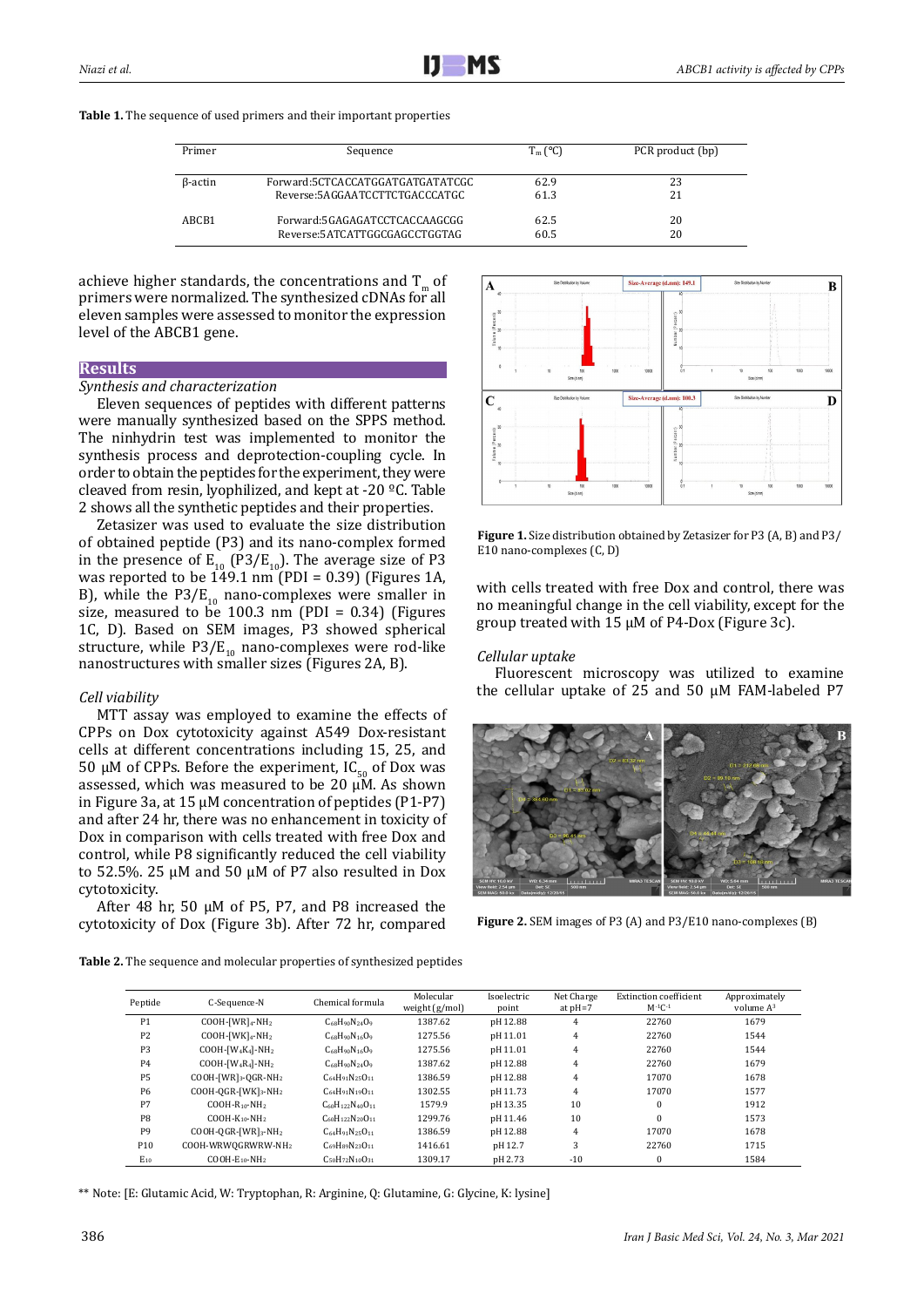

**Figure 3.** Effects of CPPs on Dox toxicity against A549 Dox-resistant cell line after 24 hr (a), 48 hr (b), and 72 hr (c) exposure at 3 concentration levels including 15, 25, and 50  $\mu$ M CPPs: cell-penetrating peptides

(FP7), FAM-labeled P8 (FP8), and FP7/E<sub>10</sub> and FP8/E<sub>10</sub> nano-complexes on A549 cells (Figures 4A, B). Based on results, at 25  $\mu$ M, FR<sub>10</sub> showed the highest uptake and its conjugation with  $E_{10}$  did not have any effect on its cellular uptake, whereas the nucleus uptake



**Figure 5.** Cellular uptake of FP7, FP8, and FP7/E10, and FP8/E10 nano-complexes by A549 cells. The uptake was measured as the relative fraction of positive cells (%) from flowcytometry analysis of all living cells positive for the fluorophore FP7: FAM-labeled P7; FP8: FAM-labeled P8

was slightly decreased. While the highest uptake was observed at 50  $\mu$ M of FP7/E<sub>10</sub>, at both concentrations, FP8/E<sub>10</sub> illustrated better uptake in comparison with FP8. Generally, arginine-rich peptides had better uptake than those with lysine. Furthermore, they were mostly distributed around the cell nucleus and demonstrated homogenous staining through the cell structure.

Flow cytometry was used to quantitatively assess the cellular uptake of  $FR_{10}$ ,  $FR_{10}$ , and their nano-complexes at the same concentrations. FP7 and  $FPT/E_{10}$  showed similar behavior with high efficiency in cell entrance, while FP8 and FP8/ $E_{10}$  showed poor cellular uptake. Furthermore, by increasing the concentration from 25 to 50 µM, the cellular uptake of FP8 was decreased (Figure 5).

To investigate how the CPPs impact P-gp function, rhodamine123 accumulation assay was carried out (excitation and emission at 485 and 530 nm, respectively) for each sample (Figure 6). According to our results and compared with control, all CPPs could successfully increase the rhodamine123 uptake. P4, P5, and P6 had a practically similar impact on the rhodamine123 accumulation, while P8 had a significant effect on P-gp. On the other hand, compared with similar behavior of



**Figure 4.** Fluorescent Images of row (a): A (FP7 25 µM), C (FP7 50 µM), E (FP8 25 µM), and G (FP8 50 µM); row (b): B (FP7/E10 25 µM), D (FP7/ E10 50 µM), F (FP8/E10 25 µM), and H (FP8/E10 50 µM) on A549 cells FP7: FAM-labeled P7; FP8: FAM-labeled P8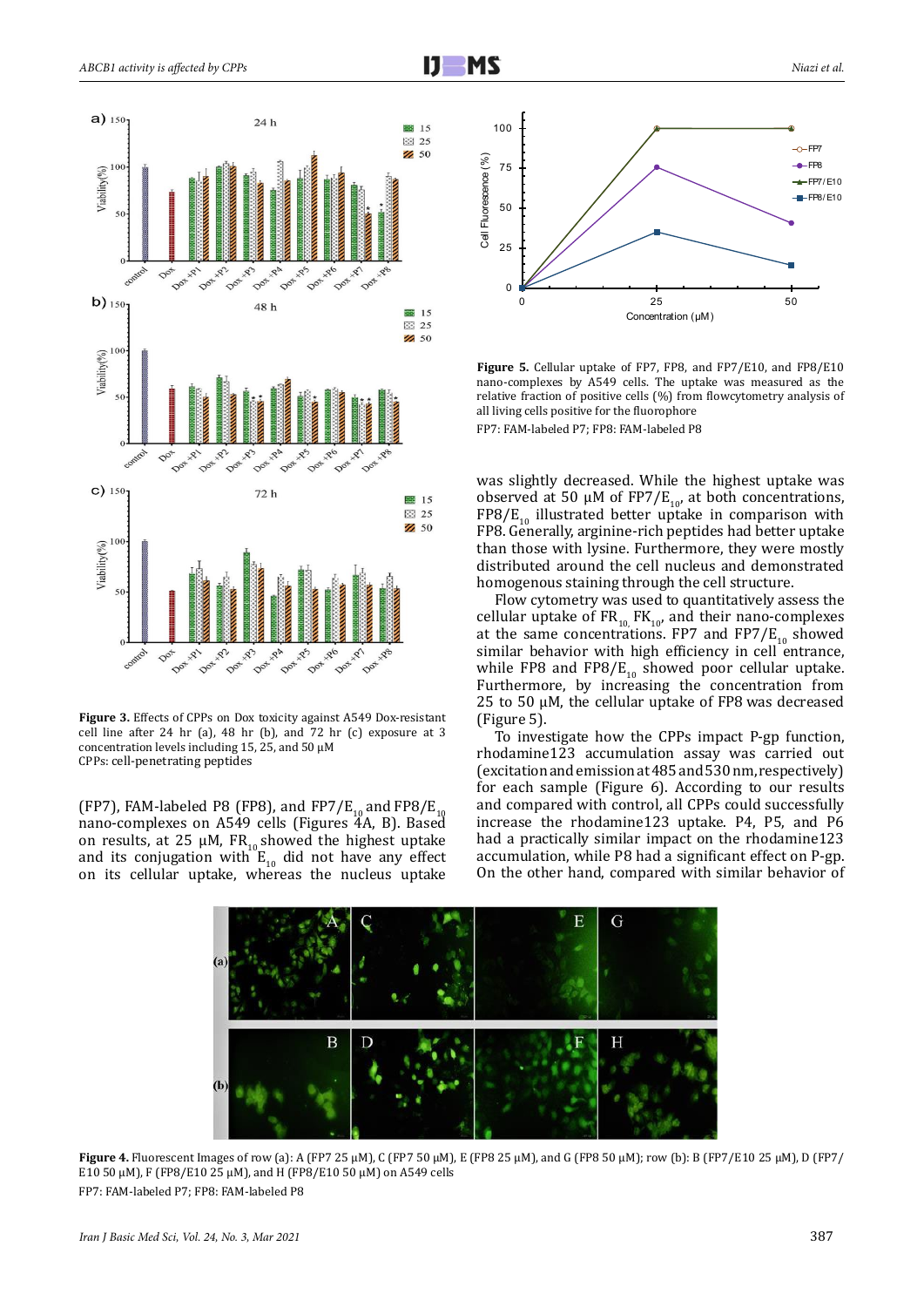

**Figure 6.** Rhodamine123 accumulation in the presence of CPPs after 48 hr incubation

both P3 and P2, P1 led to higher accumulation. P7 was in competition with block and alternative sequences of peptides containing tryptophan and lysine.

#### *ABCB1 expression assay*

ABCB1 expression in the A549 cell line was assessed using real-time PCR. In this regard, cells were treated with the same concentrations of peptides and Dox, then the RNA was extracted and its cDNA was synthesized and normalized. Compared with controls and among all the designed CPPs, P3 had the most significant inhibitory effect on the ABCB1 gene expression, however, the Dox inhibitory behavior was not improved. Furthermore, P5- Dox and P7-Dox, significantly decreased gene expression (Figure 7). Moreover, the P5/ $E_{10}$  nano-complexes were employed to investigate their effects on gene expression. As a result, they either solely or in the presence of Dox, considerably reduced the expression level.

#### **Discussion**

In the present study, the morphology, size, and cellular uptake of obtained peptides were assessed by SEM, Zetasizer and fluorescence microscopy, and flow cytometry, respectively. Based on SEM images and Zetasizer analysis, the addition of  $E_{10}$  to peptides resulted in tangible changes to their size and morphology. SEM images of  $P3/E_{10}$  nano-complexes represented the creation of rod-like nanostructures that were connected to each other. The formation of these structures could be explained by the presence of electrostatic attraction (salt bridges) formed between cationic arginine/ lysine residues from two different peptide chains and polyanionic polyglutamate (E10) residues (38).

There are two major mechanisms introduced for cellular uptake of CPPs including endocytosis and direct translocation (39, 40). Our results indicated higher uptake efficacy of P7 compared with P8, which might be due to the fact that the cell surface proteoglycans promote the uptake of P7 through hydrophobic interactions, while P8 experiences electrostatic interactions. In the absence of proteoglycans, arginine-rich peptides with 5 to 15 residues use other pathways to sufficiently enter the cells (41), which justifies the efficient uptake of P7. It is worth noting that, guanidinium residue is necessary for faster uptake of synthetic arginine-rich peptides (42) which is in contrast with the natural CPPs like TAT



**Figure 7.** ABCB1 expression level in A549 cell line after 48 hr of treatment with different peptides and peptide-Dox formulations ABCB1: ATP-binding cassette B1

(Trans Activator of Transcription). The main mechanism for cellular uptake of CPPs is not fully understood, but studies with fluorescent microscopy and flow cytometry support the direct translocation of argininerich peptides into cells (35, 36, 43-49). To further study the cellular uptake of obtained peptides, fixed cells led to the nuclear distribution of peptides while in unfixed cells, they mostly distributed in cytoplasmic parts. Furthermore, we could not distinguish the amount of internalized and membrane-attached peptides by flow cytometry. In the recent study and based on the results acquired from confocal microscopy, polycationic peptides like poly K along with poly R were not taken efficiently by cells (50), while integrating poly glutamates like  $E_8$  into the structure of peptides could enhance the cellular uptake (45, 47), however, in the present study,  $E_{10}$  could not lead to dramatic changes in the cellular uptake of P7. Moreover, P8 had higher uptake compared with  $P8/E_{10}$  nano-complexes in different concentrations. On the contrary, rhodamine123 accumulation studies suggested that the lysine-rich peptides increase rhodamine123 accumulation. Dox is a hydrophobic anticancer drug with short retention time within the cells due to the robust activity of efflux pumps in cancer cells. This study represents P3, P5, P7, and P8 as promising CPPs that could increase the Dox retention time and its cytotoxic behavior in A549 Doxresistant cells probably due to inhibition of negatively charged P-gp efflux pumps. Furthermore, CPPs can also interact with P-gp through forming hydrogen bonds and acting as its substrates (30), which extends the cellular retention time of Dox. Based on our observations, the main mechanism for cellular uptake of designed CPPs was direct translocation, which did not lead them to endosomal entrapment and degradation and probably this was the main reason for improved cytotoxic behavior of Dox at higher concentrations of CPPs. Another study used cyclic  $[W(WR)_4]$ -Dox and linear  $[W(WR)_4]$ -Dox (30) to increase the cellular uptake of Dox by inhibiting the efflux pumps. The cyclic structure could exhibit higher efficacy compared with the linear one (51). Based on the same mechanism and using the cationic peptide (NK-2) at 5  $\mu$ M concentration, Dox resistance was reversed in drug-resistant lung cancer cell lines (52). In another study,  $R_8$ -Dox complexes were prepared to evaluate their anticancer activity compared with free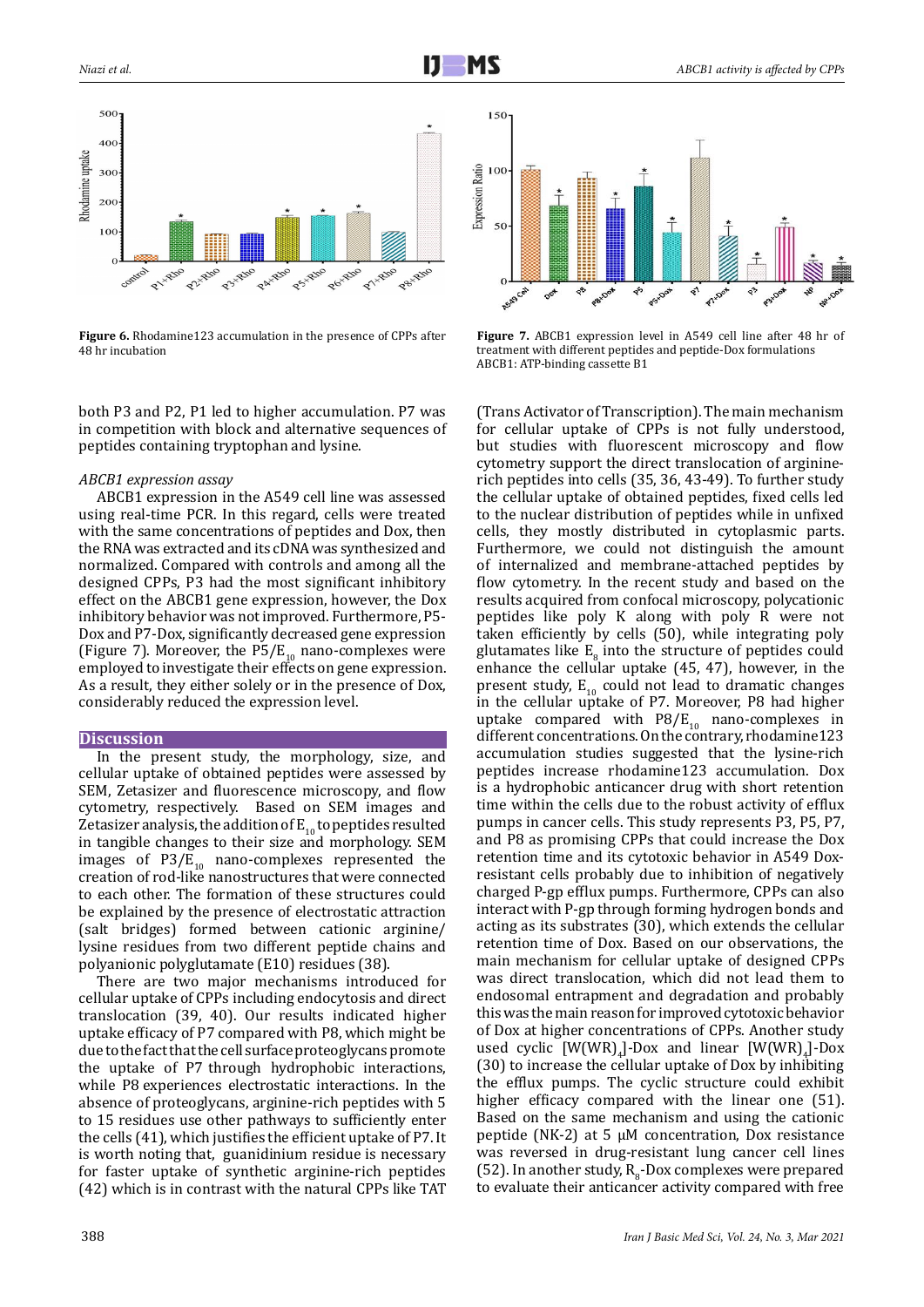Dox. At 10  $\mu$ M concentration and after 24 hr,  $R_g$  improved the toxicity of Dox, while their separate employment at the same concentration did not show any significant cytotoxicity. This was possibly due to the fact that  $R_g$  had high permeability and affinity for cellular DNA and RNA, resulting in Dox affinity towards targeted cells (53). In the present study, P7 also increased the Dox toxicity at concentrations of 25 and 50 µM. Furthermore, real-time PCR was applied to see the ABCB1 expression in different samples, which only shows the gene expression level and it was not clear whether the amount of the protein was increased, indicating the requirement for Western blot for complete studies. P3 could successfully decrease ABCB1 expression, while P5 unexpectedly enhanced its expression level. In the presence of Dox, the designed CPPs except P3 could decrease the gene expression level. On the other hand, P-gp expressing cells show cytoplasmic alkalization and extracellular acidification by catalyzing ATP-dependent proton extrusion (52). In fact, energetic alterations of cell membrane depolarization, low transmembrane potential, and low extracellular pH as well as perturbations in cellular ion transport are considered as characteristics of MDR cancer cells. These are favorable for cationic peptides to act against P-gp. Duan *et al.* evaluated the antitumor ability of paclitaxel (PTX)-conjugated TAT and LMWP (low molecular weight protamine) in comparison with free PTX on A549 cancer cells. Results indicated that PTX-LMWP has the potential for inhibiting tumor growth and considered a promising candidate to treat drug-resistant lung cancer (54). To bypass P-gp and overcome MDR cells, a hybrid CPP, comprising TAT and a drug binding motif (DBM) has been developed to deliver Dox into the K562 leukemia cell line and its P-gp overexpressing subline KD30. In this study, the endocytic cellular uptake of Dox was significantly enhanced in both cell lines, and it was supported that, this combination reduced the P-gpmediated drug efflux (55).

#### **Conclusion**

Results showed that employment of CPPs with chemotherapeutics could improve chemotherapy efficiency *via* bypassing P-gp and overcoming the MDR phenomenon. Four synthesized peptides including P3, P5, P7, and P8 could successfully increase the accumulation of Dox within the drug-resistant A549 cells. PCR studies also proved the positive effects of designed peptides, in which they improved the Dox cytotoxicity by decreasing the efflux pumps gene expression. Finally, mentioned peptides are presented as effective agents to be applied with chemotherapeutics to enhance the survival rate of patients suffering from cancer.

#### **Acknowledgment**

We would like to thank the National Institute for Medical Research Development, Tehran, Iran (NIMAD, grant no. 963501) for their financial support. We appreciate the authorities of the Drug Applied Research Center and Monoclonal Antibody and Immunology Research Center of Tabriz University of Medical Sciences, Tabriz, Iran, for supporting the core facility.

#### **Conflicts of Interest**

The authors report no conflicts of interest.

#### **References**

1. Siegel RL, Miller KD, Jemal A. Cancer statistics, 2017. CA Cancer J Clin 2017;67:7-30.

2. Wang Y, Dou L, He H, Zhang Y, Shen Q. Multifunctional nanoparticles as nanocarrier for vincristine sulfate delivery to overcome tumor multidrug resistance. Mol Pharm 2014;11:885-894.

3. Dawar S, Singh N, Kanwar RK, Kennedy RL, Veedu RN, Zhou SF, *et al*. Multifunctional and multitargeted nanoparticles for drug delivery to overcome barriers of drug resistance in human cancers. Drug Discov Today 2013;18:1292-1300.

4. Chang A. Chemotherapy, chemoresistance and the changing treatment landscape for NSCLC. Lung Cancer 2011;71:3-10.

5. Wang Y, Dou L, He H, Zhang Y, Shen Q. Multifunctional nanoparticles as nanocarrier for vincristine sulfate delivery to overcome tumor multidrug resistance. Mol Pharm 2014;11:885-894.

6. Li W, Zhang H, Assaraf YG, Zhao K, Xu X, Xie J, *et al*. Overcoming ABC transporter-mediated multidrug resistance: molecular mechanisms and novel therapeutic drug strategies. Drug Resist Updat 2016;27:14-29.

7. Niazi M, Zakeri-Milani P, Najafi Hajivar S, Soleymani Goloujeh M, Ghobakhlou N, Shahbazi Mojarrad J, *et al*. Nanobased strategies to overcome p-glycoprotein-mediated drug resistance. Expert Opin Drug Metab Toxicol 2016;12:1021- 1033.

8. Dong X, Mumper RJ. Nanomedicinal strategies to treat multidrug-resistant tumors: current progress. Nanomedicine 2010;5:597-615.

9. Yardley DA. Drug resistance and the role of combination chemotherapy in improving patient outcomes. Int J Breast Cancer 2013;2013:15-??.

10. Cukierman E, Khan DR. The benefits and challenges associated with the use of drug delivery systems in cancer therapy. Biochem Pharmacol 2010;80:762-770.

11. Patel NR, Pattni BS, Abouzeid AH, Torchilin VP. Nanopreparations to overcome multidrug resistance in cancer. Adv Drug Deliv Rev 2013;65:1748-1762.

12. Markman JL, Rekechenetskiy A, Holler E, Ljubimova JY. Nanomedicine therapeutic approaches to overcome cancer drug resistance. Adv Drug Deliv Rev 2013;65:1866-1879.

13. Livney YD, Assaraf YG. Rationally designed nanovehicles to overcome cancer chemoresistance. Adv Drug Deliv Rev 2013;65:1716-1730.

14. Fodale V, Pierobon M, Liotta L, Petricoin E. Mechanism of cell adaptation: when and how do cancer cells develop chemoresistance? Cancer J 2011;17:89-95.

15. Gillet JP, Gottesman MM. Mechanisms of multidrug resistance in cancer. Methods Mol Biol 2010;596:47-76.

16. Mesgari Abbasi M, Valizadeh H, Hamishekar H, Mohammadnejad L, Zakeri-Milani P. The effects of cetirizine on P-glycoprotein expression and function *in vitro* and in situ. Adv Pharm Bull 2016;6:111-118.

17. Callaghan R, Luk F, Bebawy M. Inhibition of the multidrug resistance P-glycoprotein: time for a change of strategy? Drug Metab Dispos 2014;42:623-631.

18. Abd Ellah NH, Taylor L, Ayres N, Elmahdy MM, Fetih GN, Jones HN, *et al*. NF-[kappa]B decoy polyplexes decrease P-glycoprotein-mediated multidrug resistance in colorectal cancer cells. Cancer Gene Ther 2016;23:149-155.

19. Mohammadzadeh R, Baradaran B, Valizadeh H, Yousefi B, Zakeri-Milani P. Reduced ABCB1 expression and activity in the presence of acrylic copolymers. Adv Pharm Bull 2014;4:219- 224.

20. Hanke U, May K, Rozehnal V, Nagel S, Siegmund W, Weitschies W. Commonly used nonionic surfactants interact differently with the human efflux transporters ABCB1